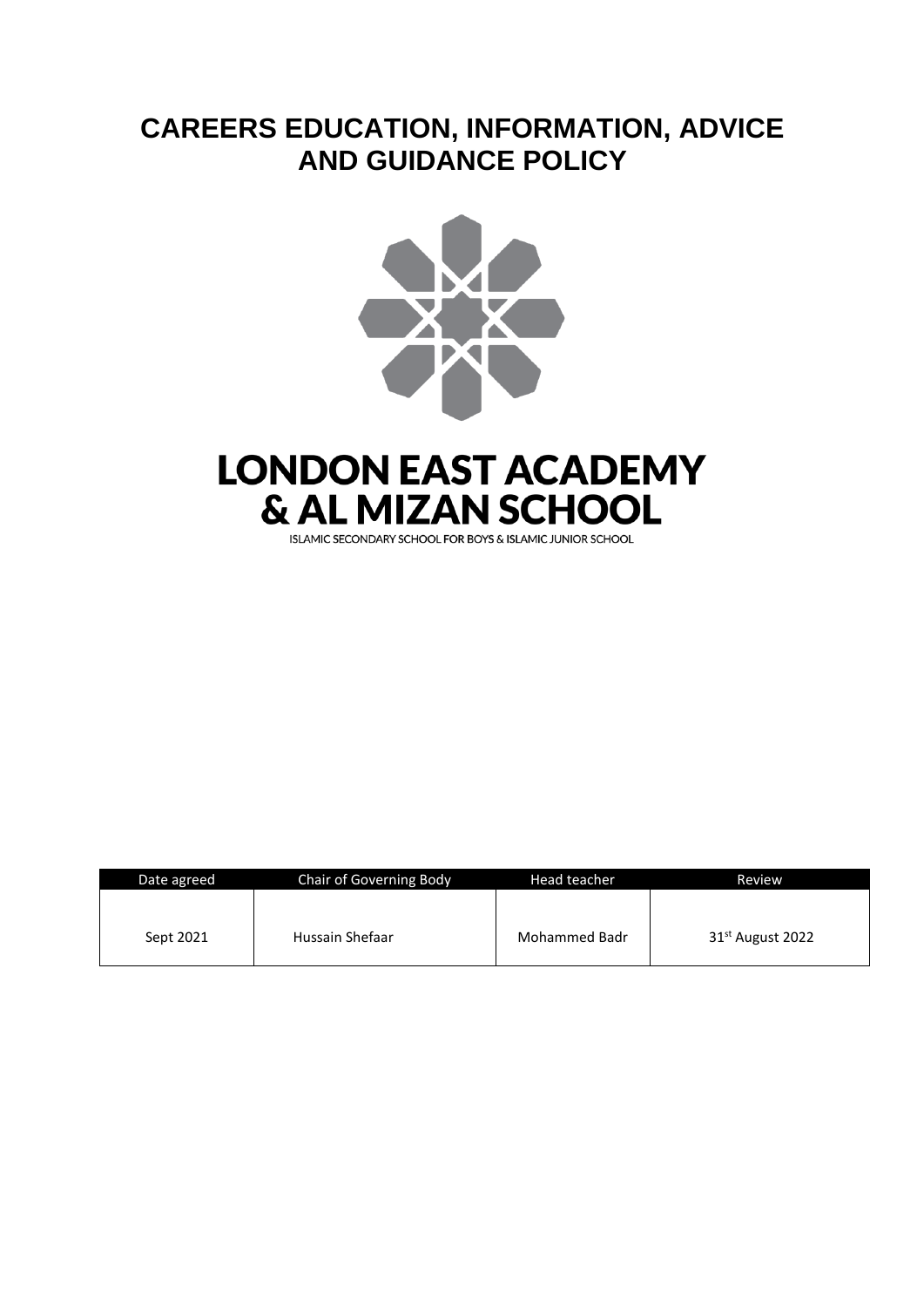#### **RATIONALE**

Careers Education, Information, Advice and Guidance (CEIAG) plays an important role in supporting students to make an effective transition from school into adulthood and employment, preparing them for the opportunities, responsibilities and experiences of life. London East Academy is committed to providing CEIAG to all students through both the curriculum and organised activities, enabling them to learn about the world of work, the skills required for work and the qualification pathways available to them.

CEIAG focuses on the specific needs of the individual student to promote self-awareness and personal development, and, coupled with up-to-date, relevant and impartial information enables each student to make informed decisions about their future. Well thought-through decisions about learning and work informed by effective CEIAG can increase participation in learning and, in turn, raise attainment and support further progression.

# **AIMS**

The aims of the CEIAG policy and provision at London East Academy are as follows:

- To raise student aspirations, broaden their horizons and empower them to make informed and realistic decisions at all key transition points in learning.
- To provide students with the opportunity to engage in a variety of activities that will contribute to their awareness and understanding of the world of work and the full range of education, training and employment opportunities available.
- To help students develop an understanding of themselves and others, including their strengths, skills, qualities, needs, attitudes and values.
- To provide opportunities to develop enterprise and employability skills, as well as wider personal and social skills that relate to the world of work.
- To support students in developing and implementing action plans to enable them to manage and take ownership of their own futures.
- To actively promote equality, challenge stereotyping and support inclusion.
- To provide contexts that help to raise student motivation and attainment.
- To encourage sustained participation in learning and reduce dropout rates from education and training.
- To offer a responsive, impartial and confidential advice and guidance service, including face to face contact with an appropriately trained advisor.
- To meet the needs of all students through appropriate differentiation and personalisation.
- To promote involvement of parents and carers wherever possible.

# **PROVISION**

The CEIAG programme is delivered by a combination of methods appropriate to students' stages of career learning, planning and development, including:

- Dedicated careers education lessons for students in Years 7 11.
- Employability skills lessons within the Year 10 English curriculum focused on CV writing, job application and mock interviews.
- Work experience placements for students studying vocational courses in Year 10 .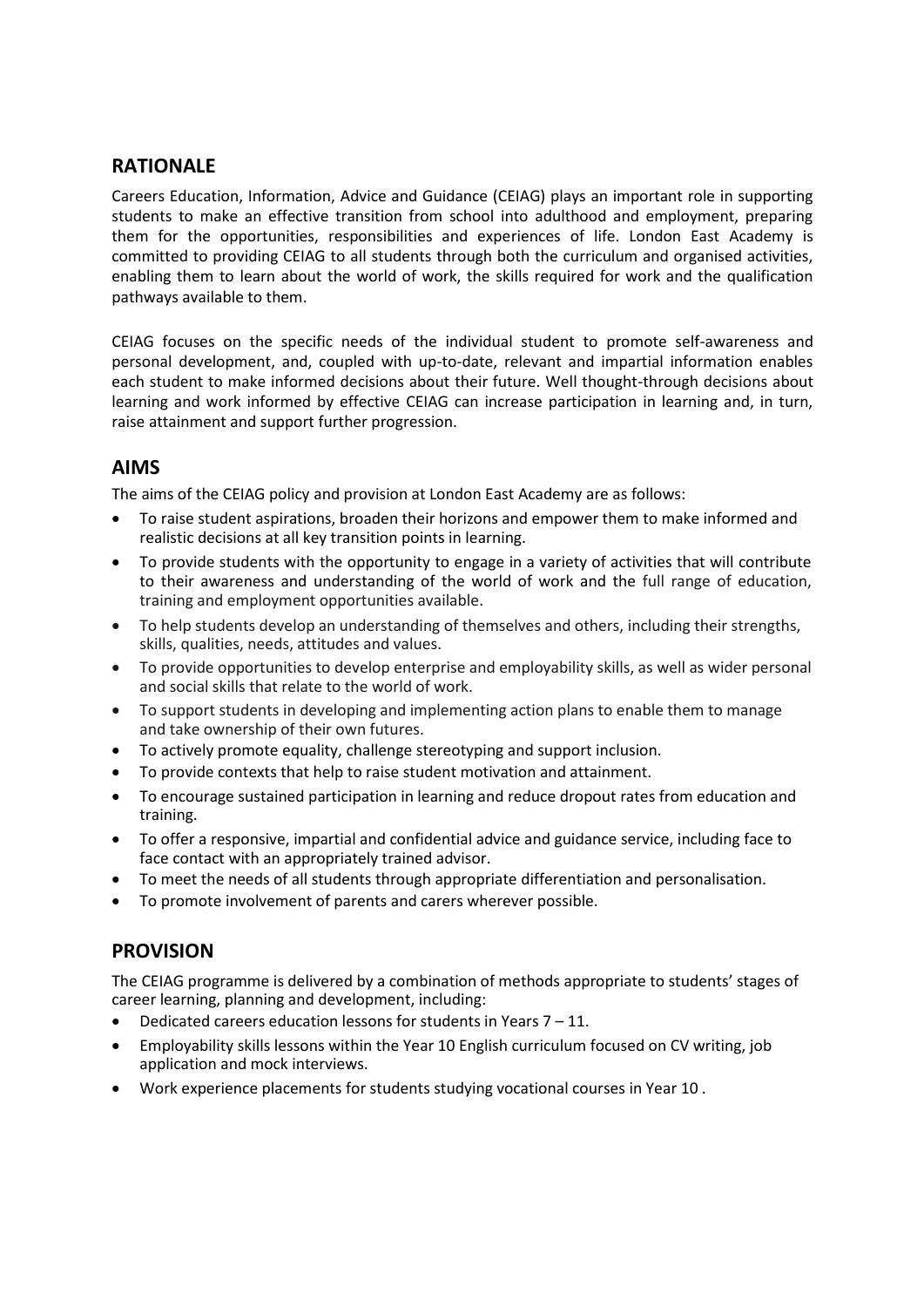- Provision of range of events and extracurricular activities offering impartial and independent guidance including:
	- o Speakers from range of different career paths / industries, including local and national organisations, entrepreneurs and former students.
	- o College and Higher Education visits / taster days (including Oxbridge where appropriate).
	- o Curriculum linked local workplace visits.
	- o Careers-themed events (e.g., Tomorrow's Engineers).
	- o Access to local Careers, Skills and Higher Education Fairs.
- Development and maintenance of effective links with key partners including the Local Authority Early Help (Integrated Youth Service) team, local employers, education and training providers.
- Close monitoring of vulnerable students and provision of early intervention targeted support where appropriate.
- Availability of key staff on GCSE and A Level exam results day to assist students in making successful transitions.

In addition, there are a number of on-going delivery methods:

- Face-to-face guidance with a qualified careers guidance practitioner is available to all students, including the offer of one-to-one interviews for all Year 11 students. The advisor is also available at options evenings and parents' evenings (Year 9 to Year 11).
- The school's ICT suit will provide access to resource containing information on a range of careers, educational/training/gap year opportunities and employability skills.

Each curriculum area identifies careers education elements, relating the skills, attitudes and knowledge learned in their subject in school to the wider world of work. Subject specific speakers and visits are arranged where possible. Departments also display subject links to occupations and progressions, particularly during options events.

# **MANAGEMENT**

The CEIAG programme is currently led by a team who are responsible for:

- Management and co-ordination of the various aspects of CEIAG.
- The activities at each key stage.
- Monitoring and evaluation.
- Liaison with SLT and facilitation of contributions (e.g., from employers, partners).

The team is line managed by a designated member of SLT. Subject staff members are responsible for identification of work-related learning elements within schemes/plans and implementation of workrelated elements, with support from the CEIAG team as appropriate. All staff can contribute to CEIAG through their roles as tutors and subject teachers.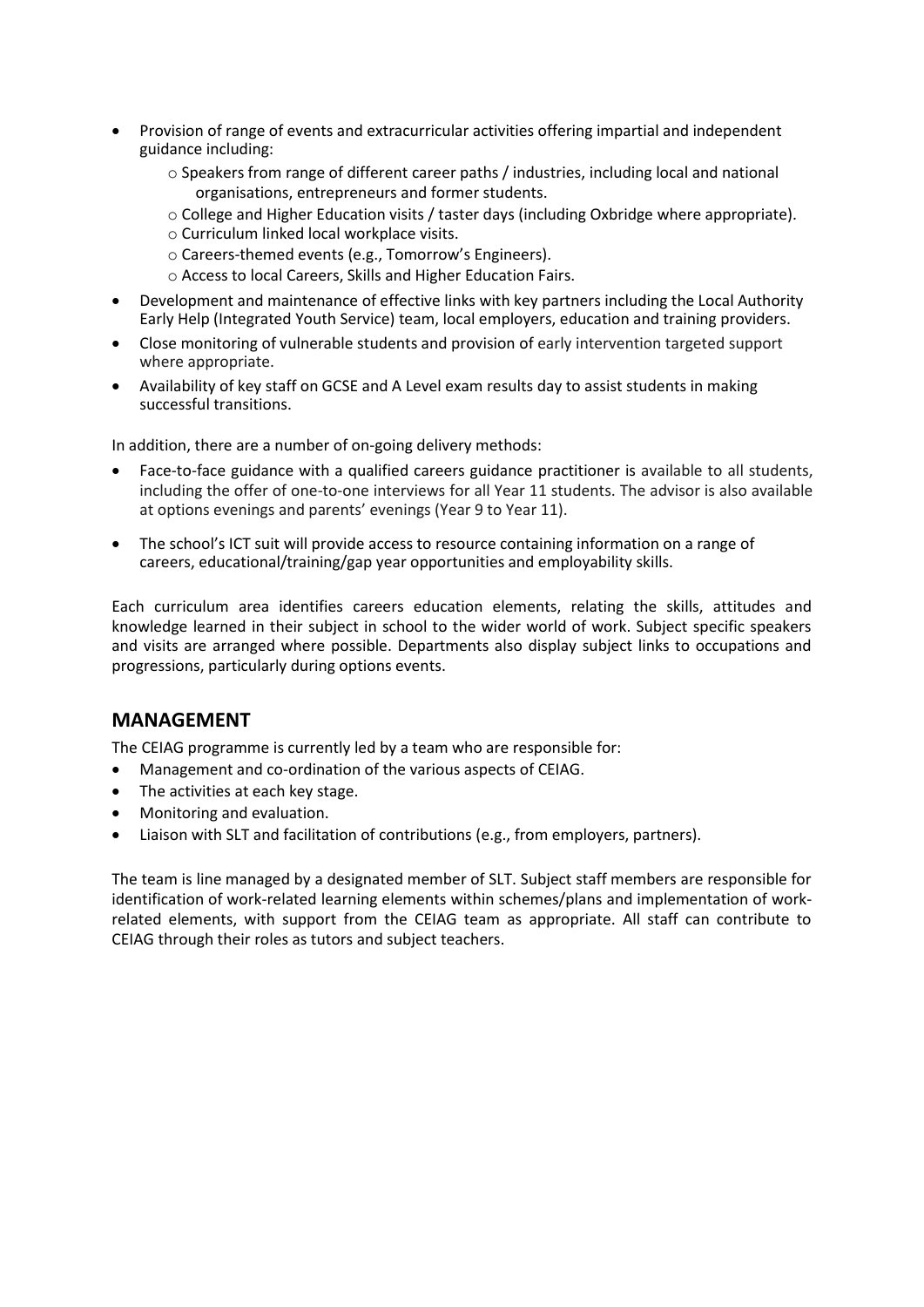# **EQUALITY AND DIVERSITY**

CEIAG is provided to all London East Academy students and is designed to enable all to access the curriculum. The programme will promote equality of opportunity, diversity and inclusion, whilst promoting the best interests of the students to whom it is given. Students are encouraged to challenge gender, class, religious and disability issues relating to the world of work and to follow career paths that suit their interests, skills and strengths.

# **PARENTS AND CARERS**

Parental/carer involvement is encouraged throughout all Key Stages. Parents/carers are welcome to attend guidance interviews and where appropriate, are specifically invited. They are also able to discuss career-related issues with the careers advisor at parents' evenings. To ensure they are kept up-to-date, the school will be looking to develop an online access area for all parents to utilize on Bromcom.

# **MONITORING, REVIEW AND EVALUATION OF CEIAG PROGRAMME**

CEIAG delivery will be regularly monitored and evaluated throughout the year to recognise and share good practice, identify areas for further development and therefore facilitate the continuous improvement of CEIAG at London East Academy. The process of review and evaluation incorporates the following:

- Qualitative and quantitative feedback from students at all Key Stages.
- Discussions with key staff members including the SENCO and tutors.
- Feedback from external participants supporting CEIAG delivery (e.g. employers, agencies, colleges and training providers).
- Assessment of activities / lessons by the CEIAG line manager / staff delivering
- Continuous Professional Development activity undertaken in relation to CEIAG

Each academic year the team will write an Action Plan for the careers department. The Action Plan will be reviewed annually and the provision on offer to students will be audited utilising the National Foundation for Education Research CEIAG Audit tool. At the end of the year, an annual report will be submitted to the SLT and school governors.

# **Opportunities for access**

We welcome input into our careers provision from employers, employees, Universities, Apprenticeship and Further education providers. Our connections include former pupils, parents and local employers and providers and we are keen to widen this participation.

|                        | <b>Autumn Term</b>               | <b>Spring Term</b>            | <b>Summer Term</b>         |
|------------------------|----------------------------------|-------------------------------|----------------------------|
| Year <sub>7</sub>      | Explore different types of       | Life skills - assembly and    | Life skills - assembly and |
|                        | careers throughout PSHE          | tutor group opportunities     | tutor group                |
|                        | sessions.                        | including research into the   | opportunities. A key topic |
|                        |                                  | Labour market historically,   | is career stereotypes.     |
|                        |                                  | currently and in the future.  |                            |
| <b>Years 8 &amp; 9</b> | Life skills - assembly and tutor | KS4 options event January     | Residentials               |
|                        | group opportunities              | Workshops by external         |                            |
|                        |                                  | provider on water and         |                            |
|                        |                                  | impact on the physical        |                            |
|                        |                                  | environment to Year 9.        |                            |
| Year 10                | Assemblies on CVs, letter        | Life Skills - work experience | Life skills - assembly and |